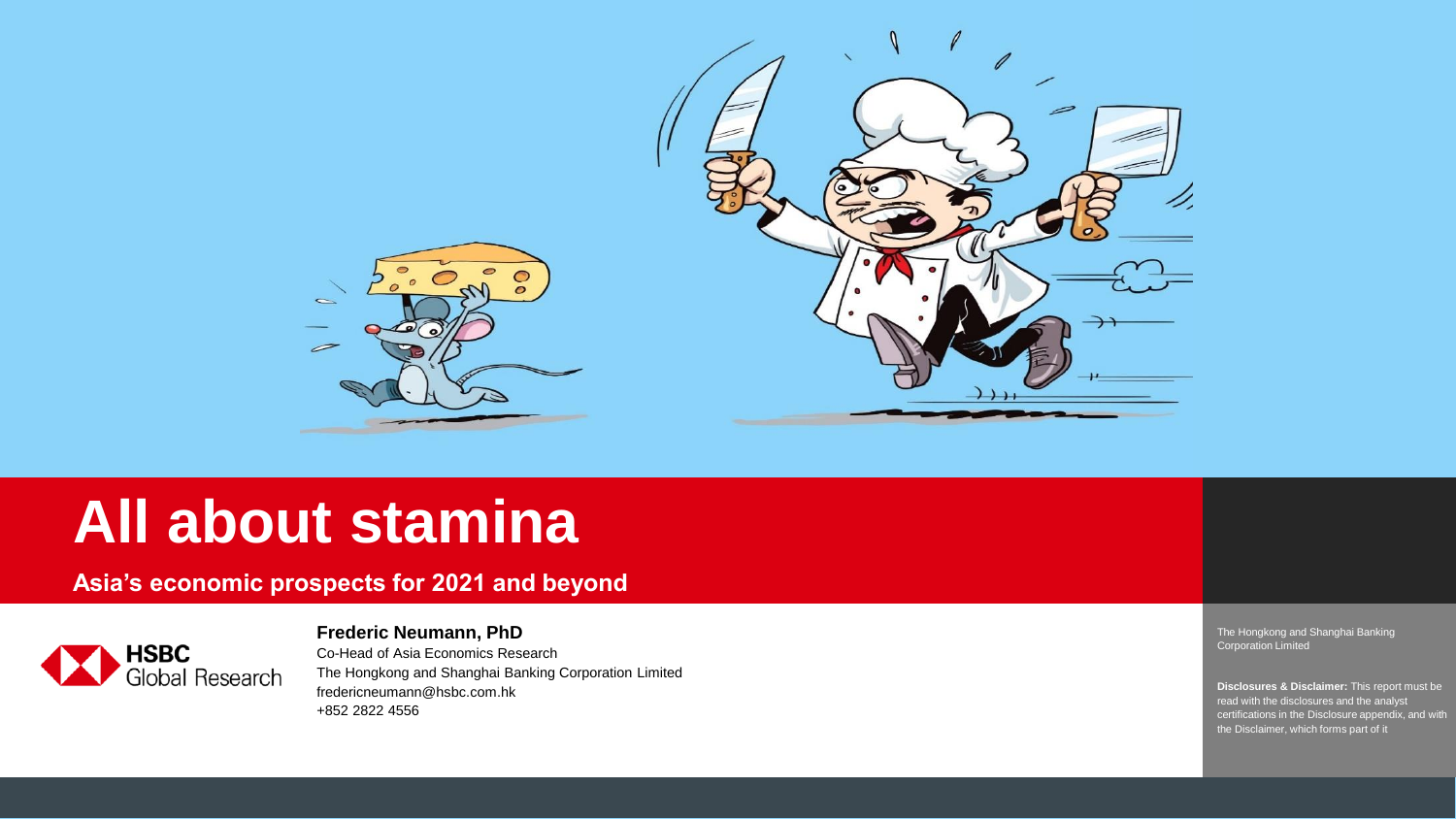# **Global COVID-19 infections still at record highs**

Daily new infections, 7dma (thousands)



Source: CEIC, HSBC

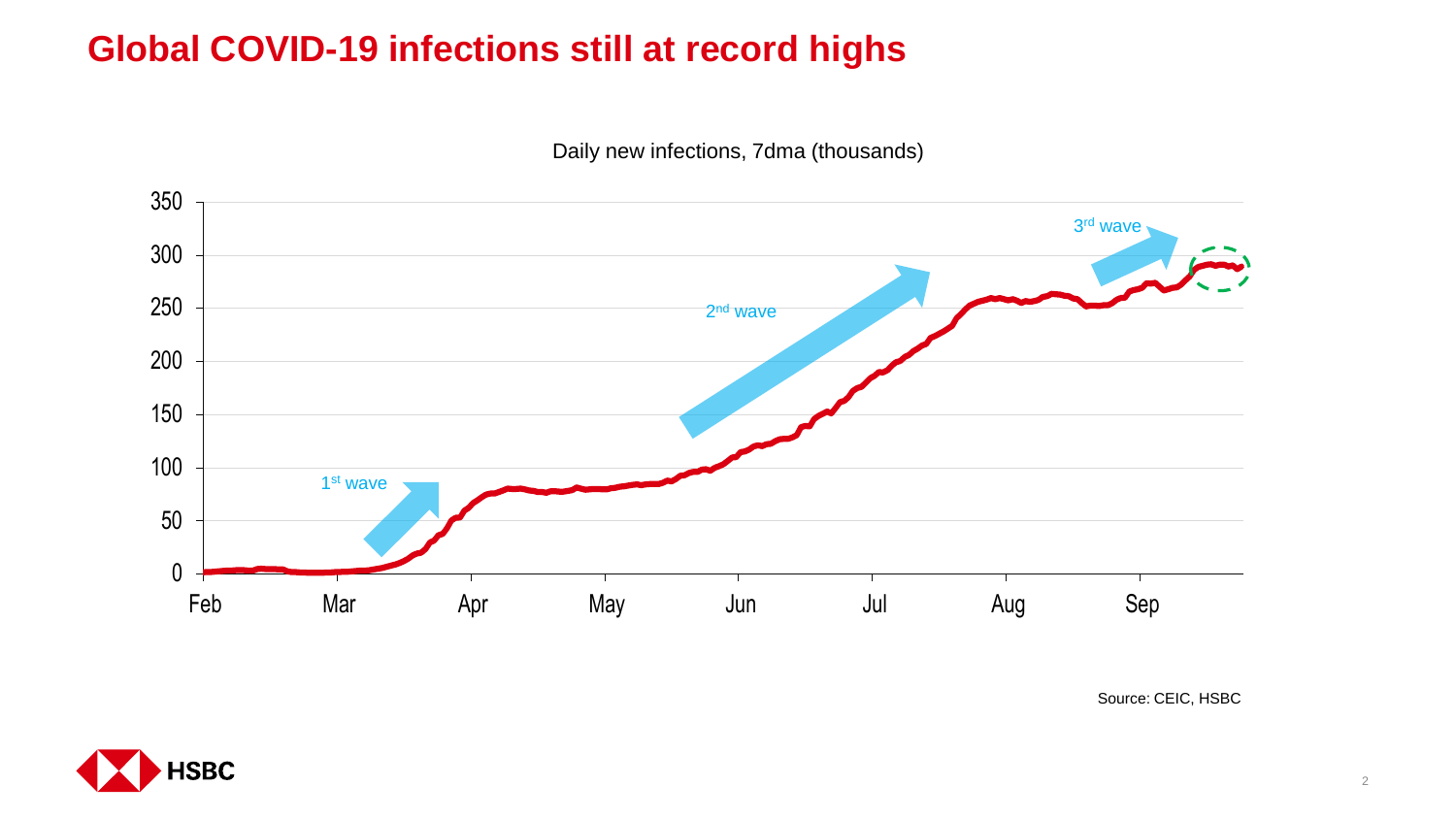## **Northeast Asia outperformed in 2Q 2020, ASEAN mixed**



Source: CEIC, HSBC

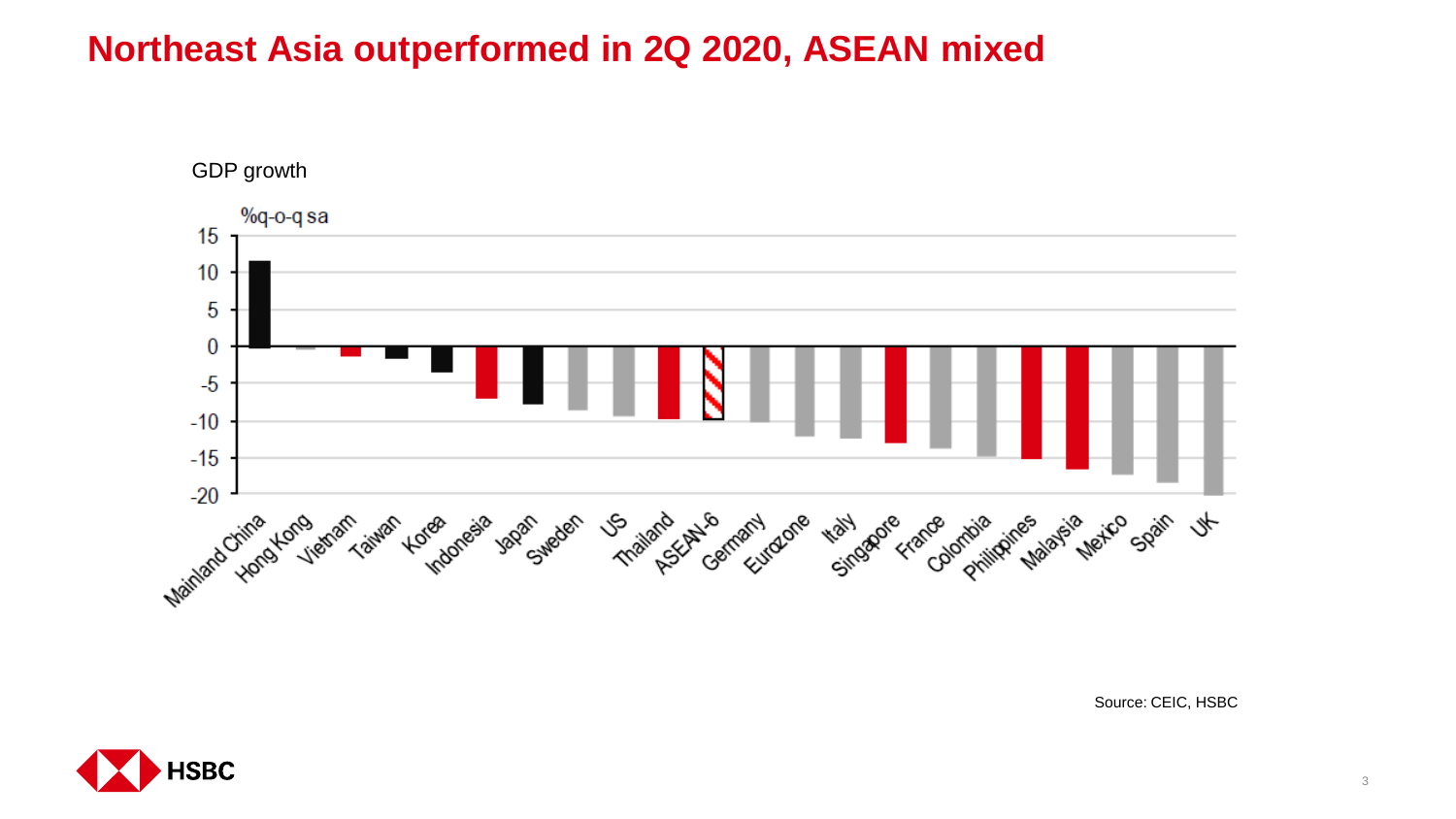### **Projected path for US GDP compared to prior recessions**



Source: US Bureau of Economic Analysis, HSBC path for red dashed line reflects actual data through Q1 2020, followed by HSBC forecast.

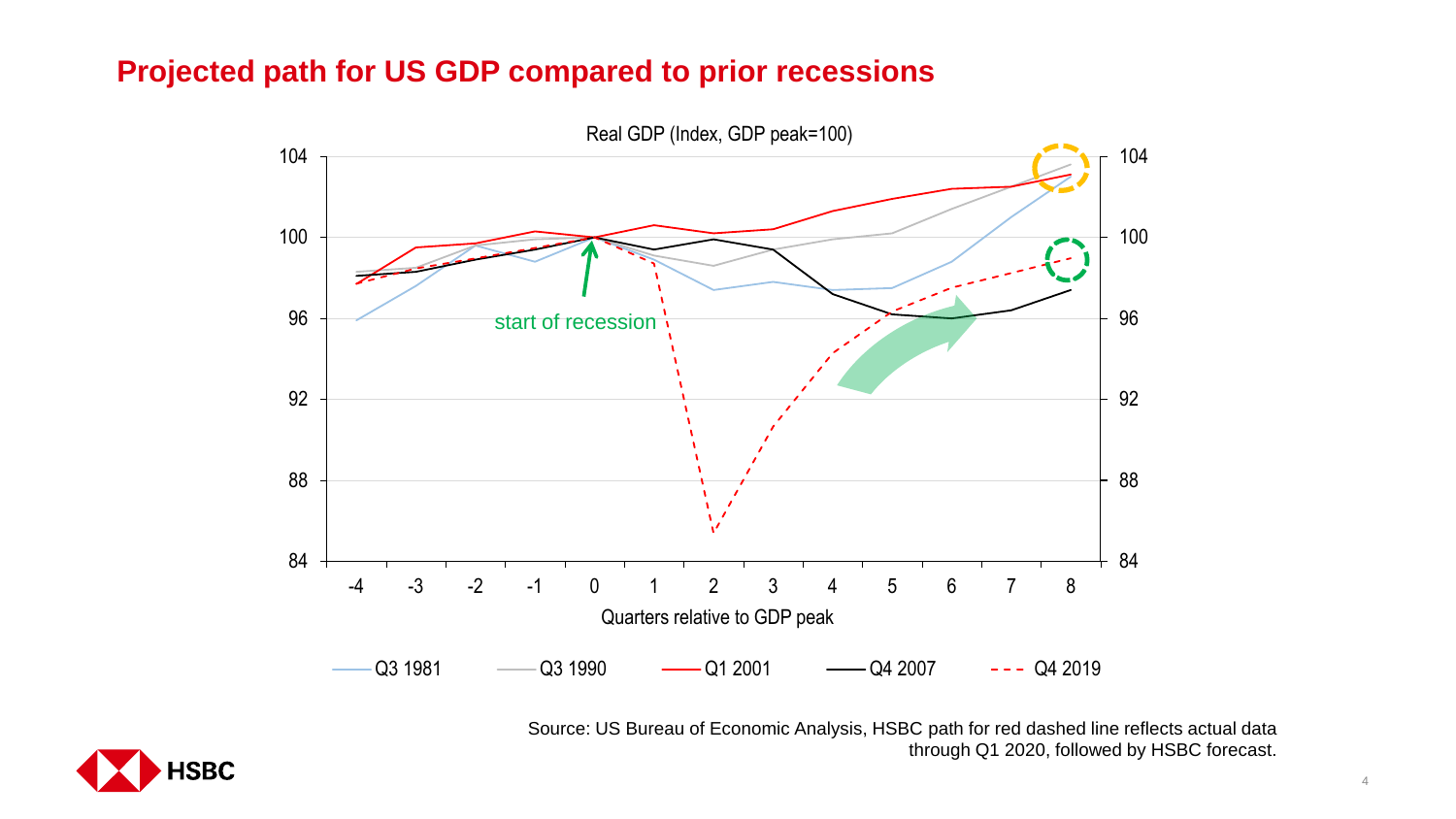# **China: first in, first out**



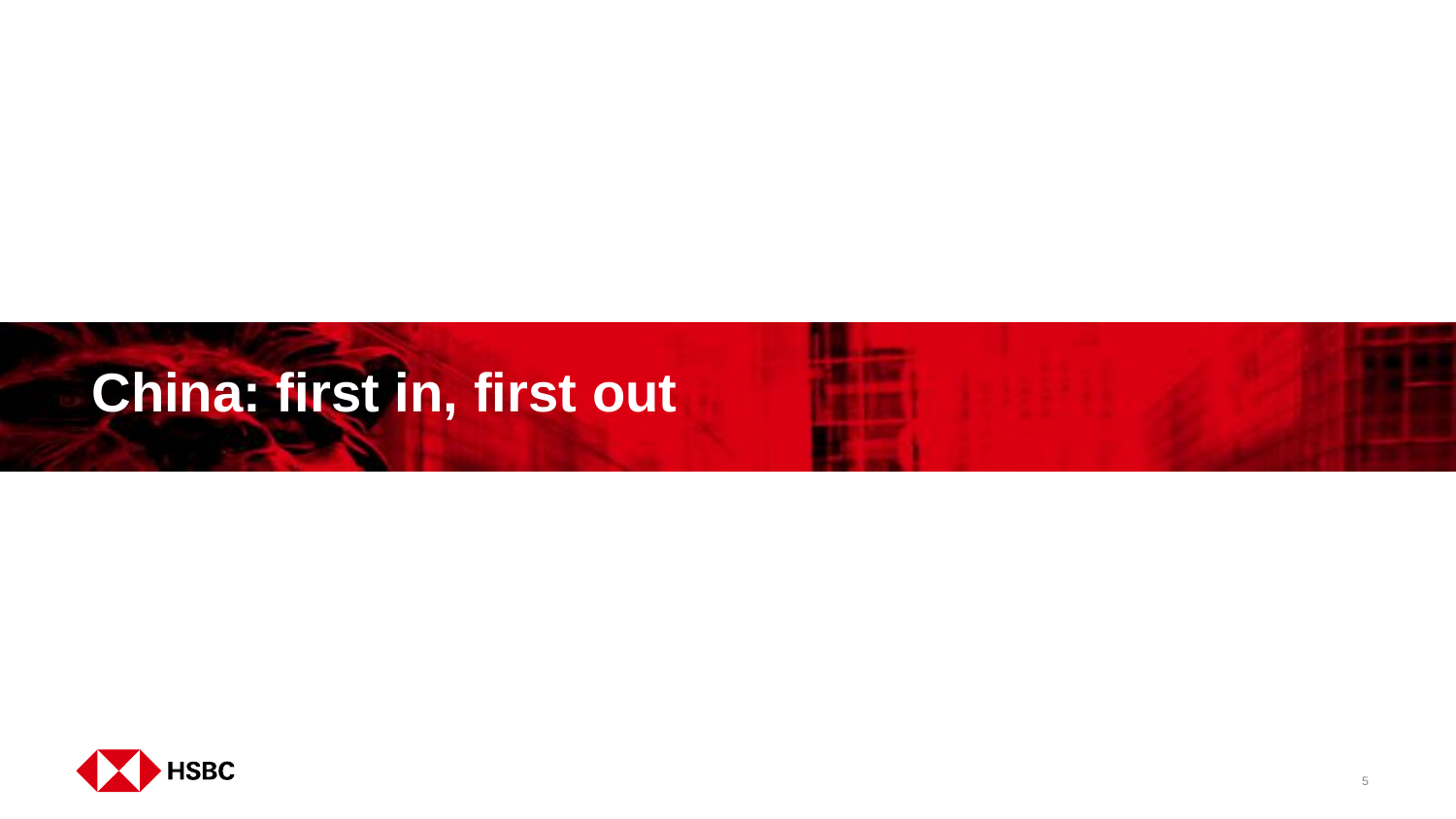## **Property and infrastructure investment up sharply**

% y-o-y, 3mma





Source: CEIC, HSBC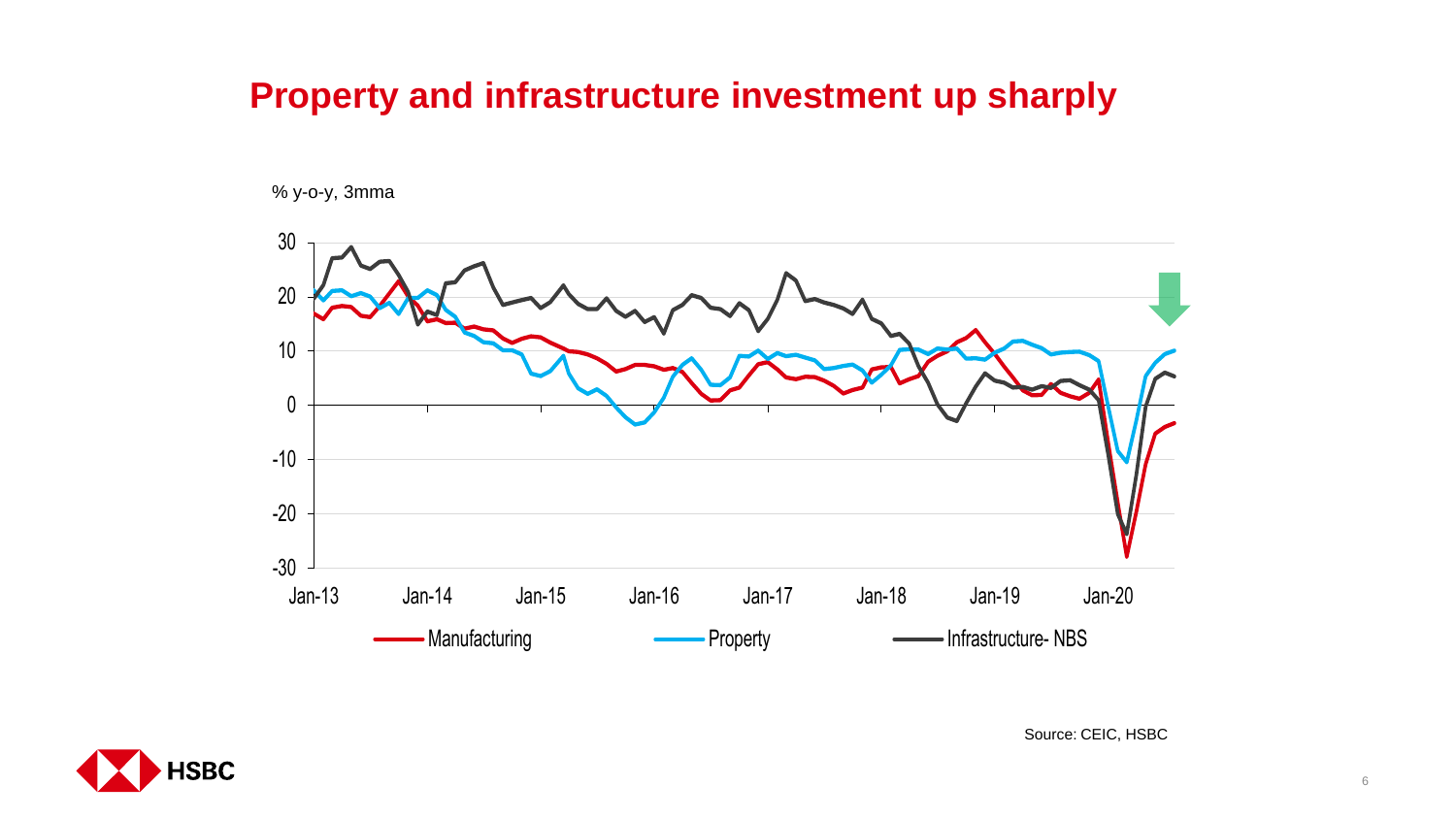## **China's fading credit impulse**



**% y-o-y**

Source: CEIC, HSBC

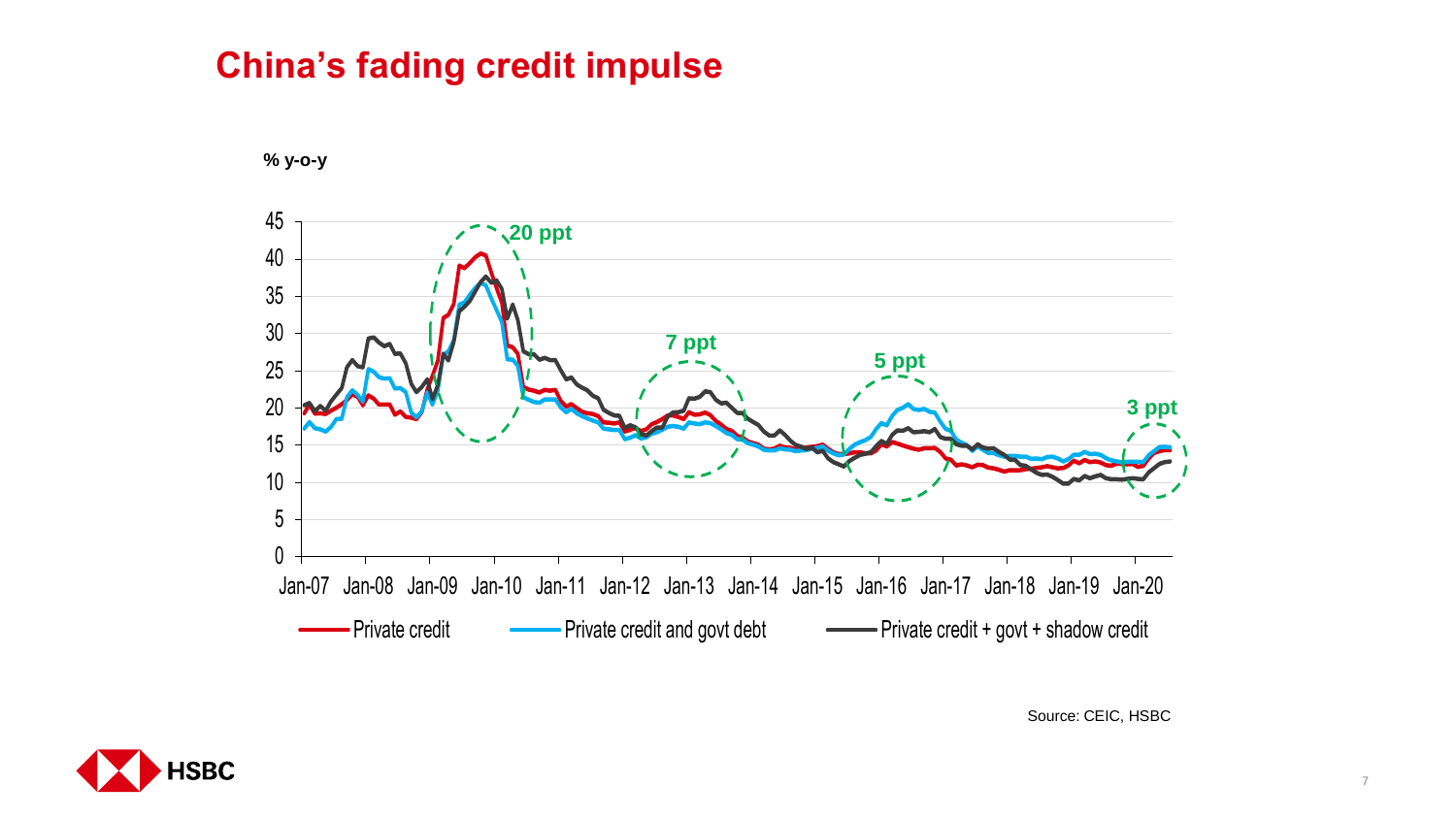# **Mainland China: infrastructure priorities in this cycle**

#### 5G base stations



Big data centers



### Ultra-high-voltage projects



Industrial internet



High-speed railway and intercity railway transit



New energy vehicle chargers



Artificial intelligence



Source: China Daily, HSBC

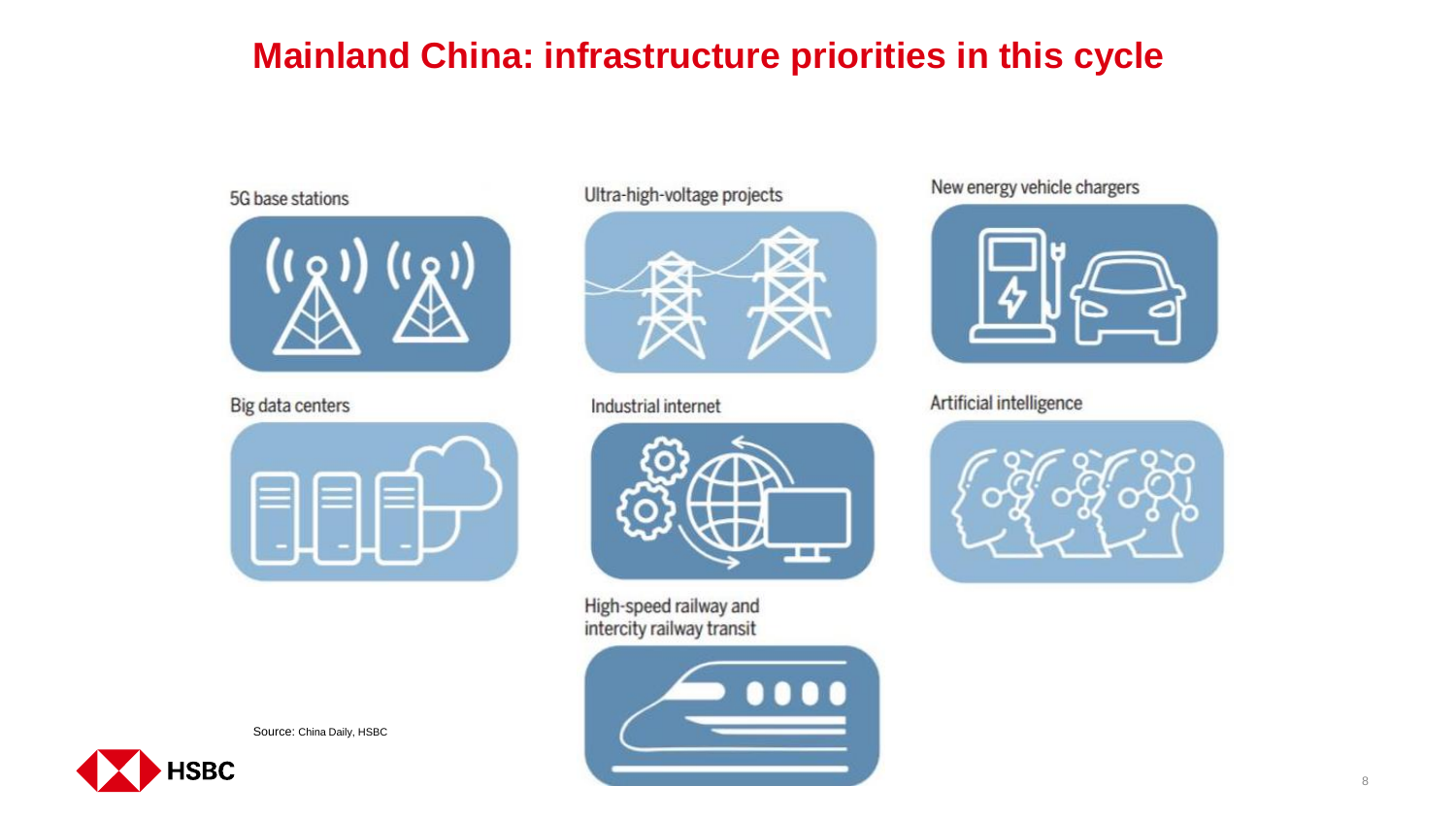# **US-China trade tensions**



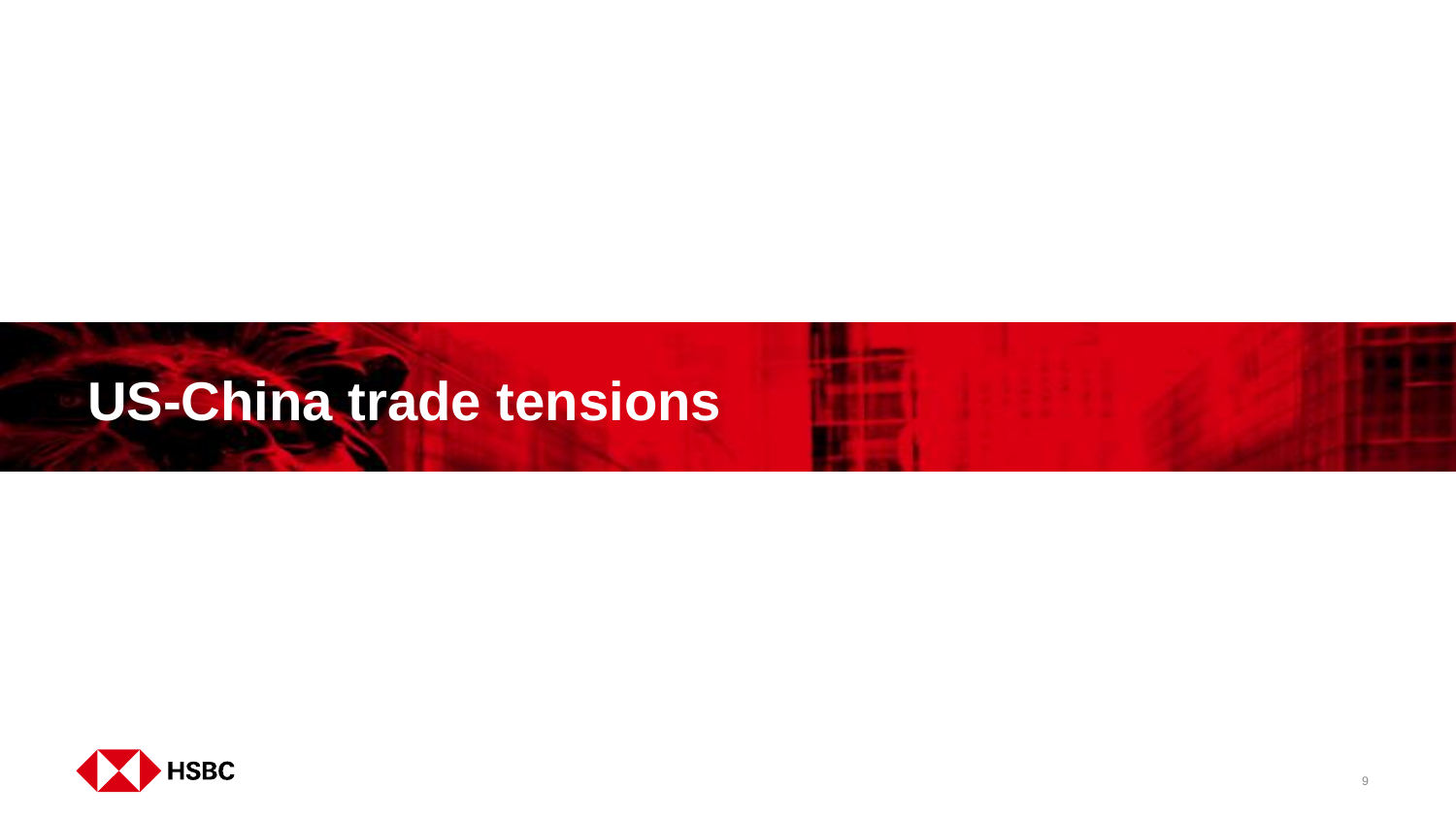## **US-China tensions to persist…**

Number of China-related legislative proposals and resolutions introduced into US Congress



…annualized from mid-August, 2020 China legislative proposal on track to rise 30% over 2019

Source: US Congress, HSBC

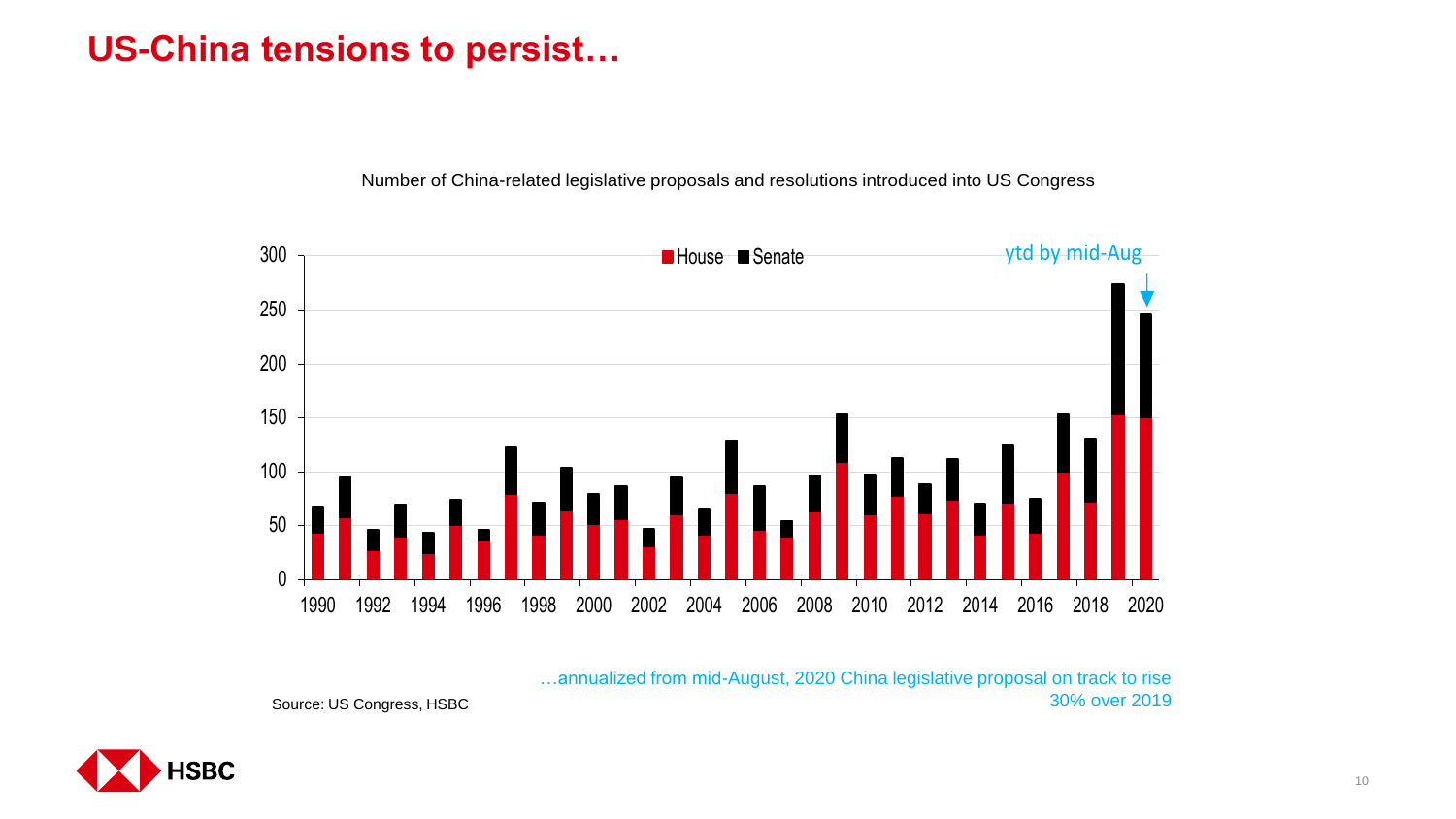# **Where things are heading**



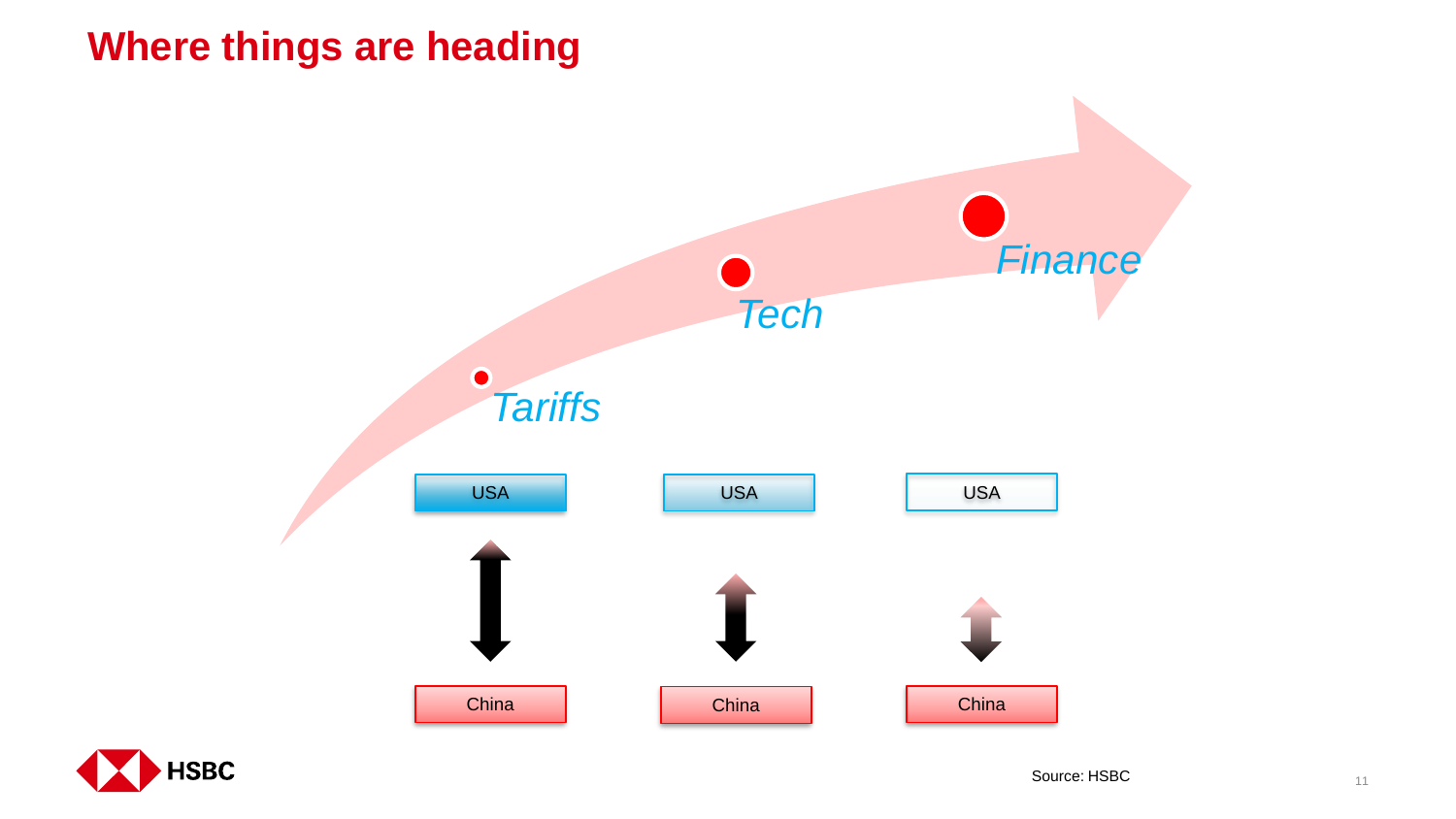# **China is highly dependent on semiconductor imports**



Source: CEIC, HSBC

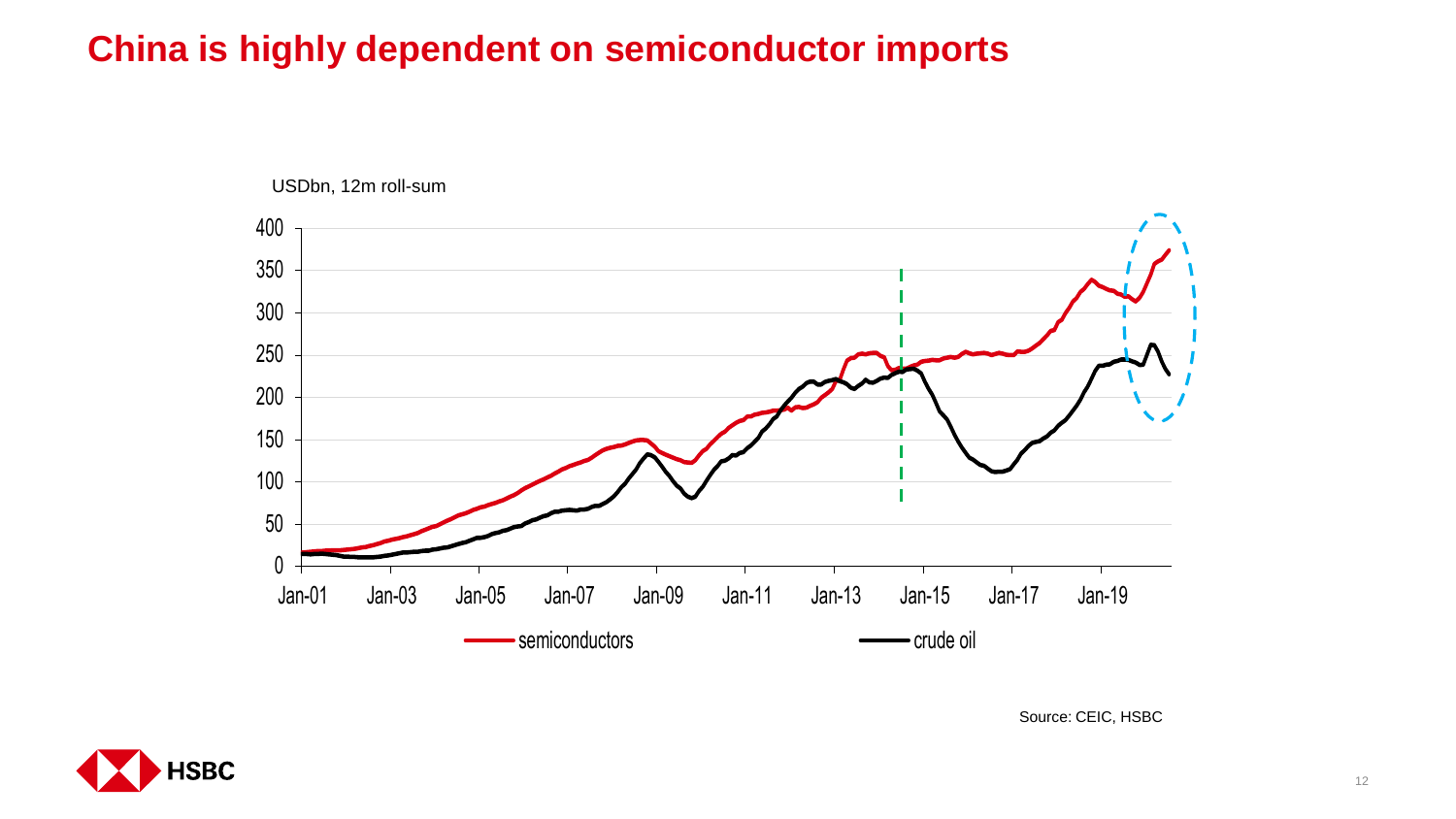## **Electronics PMIs new orders (index)**



Source: Markit HSBC

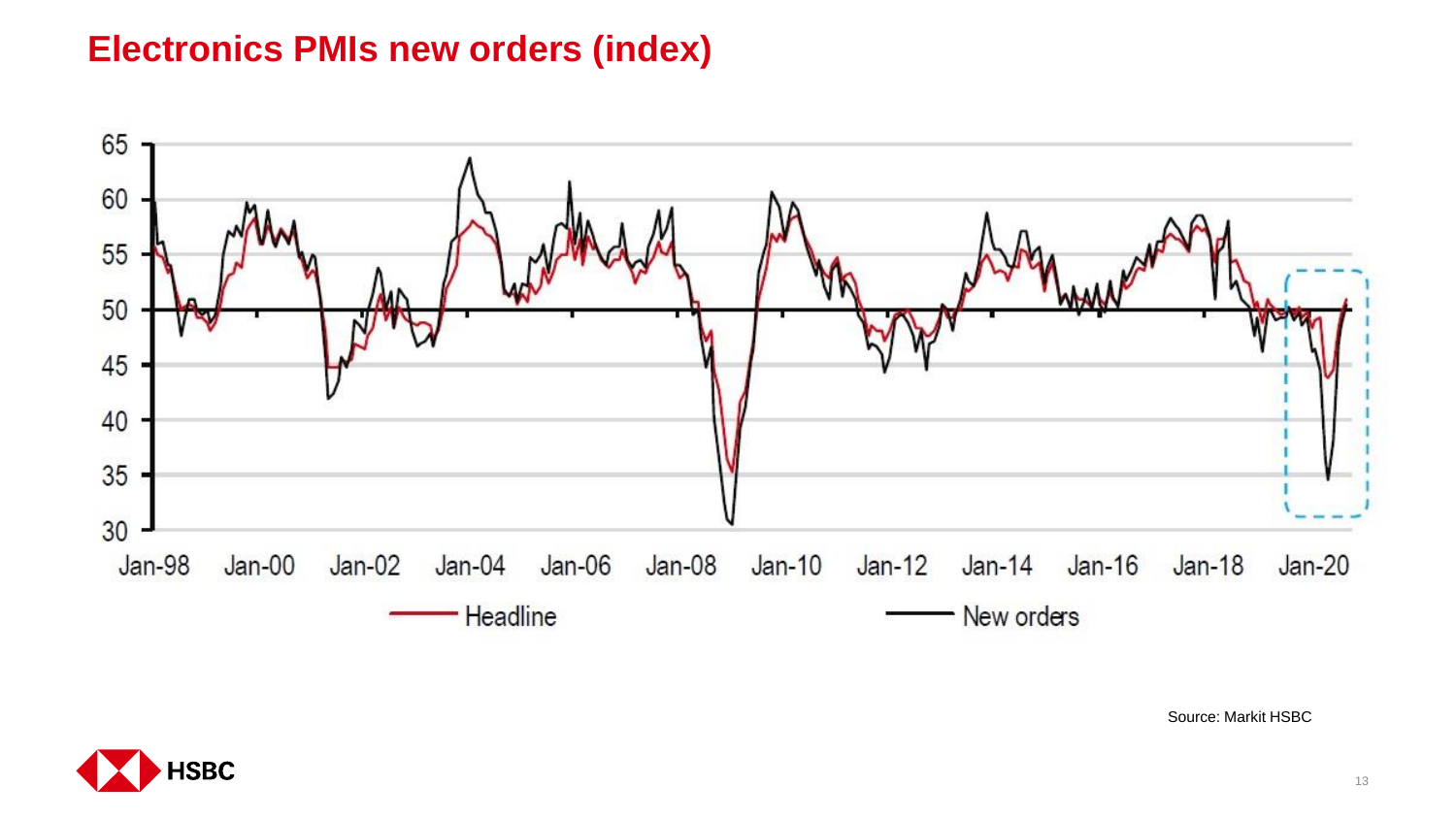# **All about stamina**

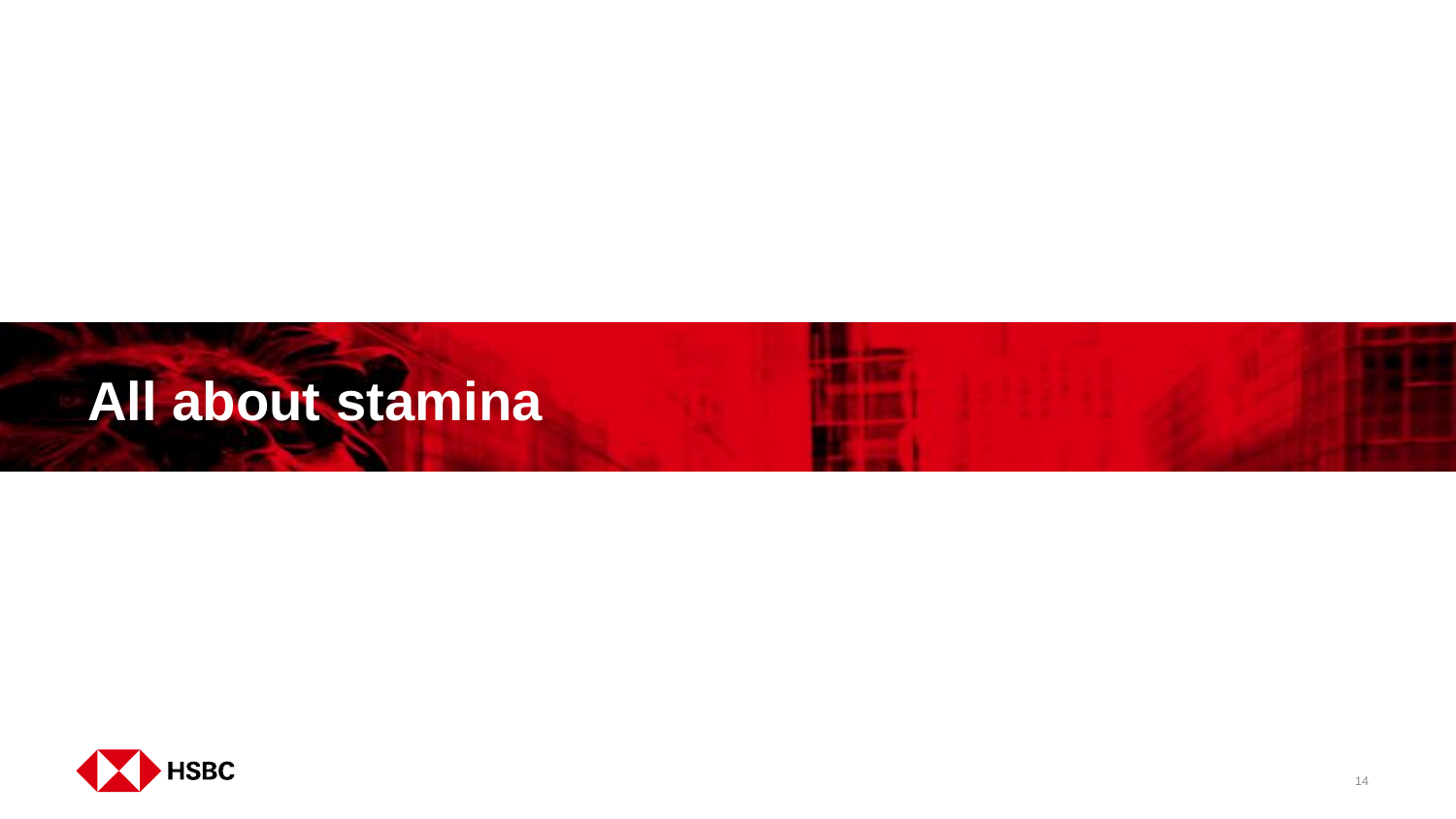### **Not everybody back above water next year**

-5 0 5 10 15 20 TH PH HK IN JN SL AU NZ Asia ex JN & CH SI MY SK ID TW CH VN BA  $\blacksquare$  2021 2022

GDP growth between 2019 and 2021 and 2022 (%)

Source: CEIC, HSBC. Note: CH refers to mainland China.

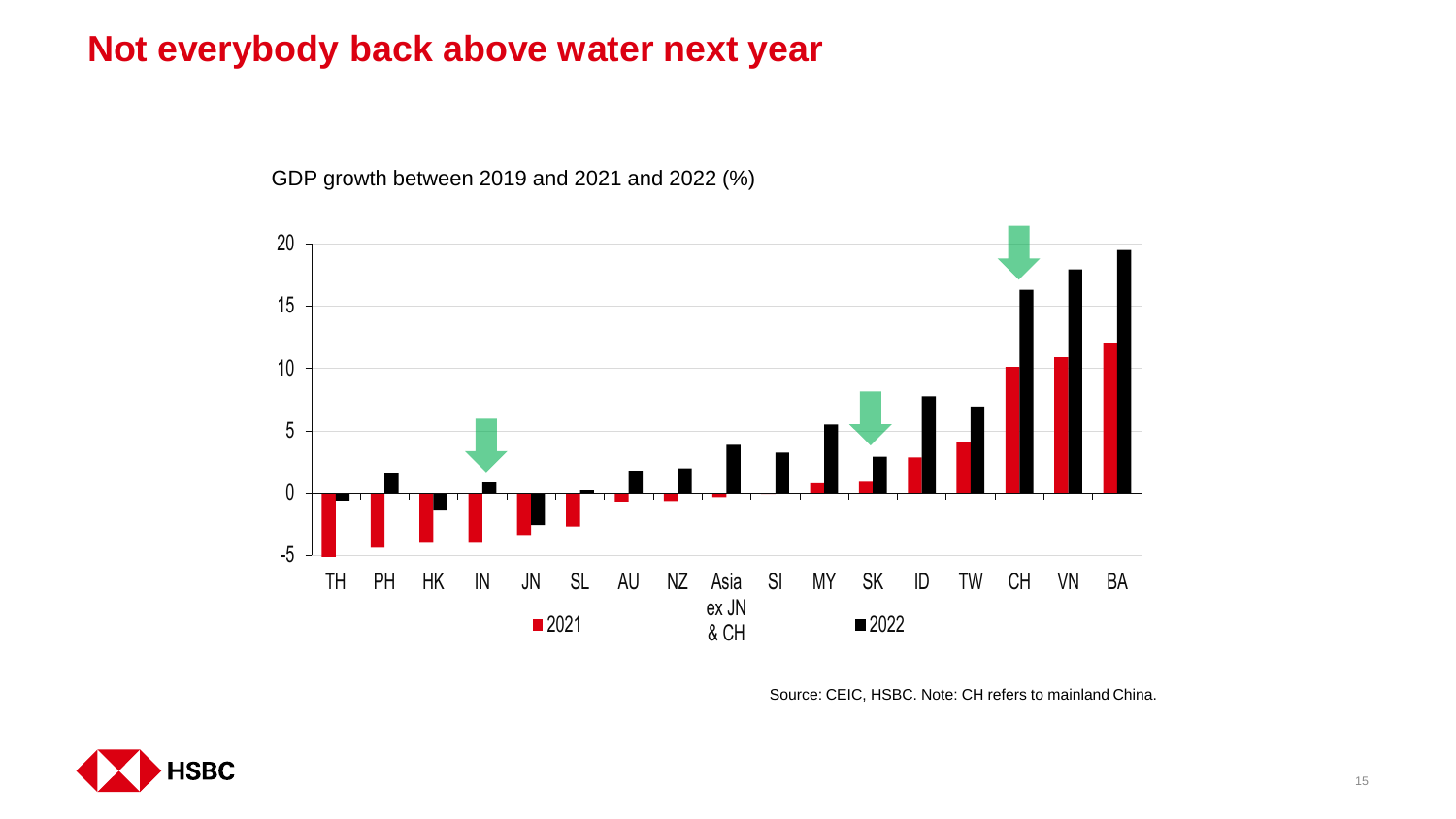# **Disclosure appendix**

#### **Analyst Certification**

The following analyst(s), economist(s), or strategist(s) who is(are) primarily responsible for this report, including any analyst(s) whose name(s) appear(s) as author of an individual section or sections of the report and any analyst(s) named as the covering analyst(s) of a subsidiary company in a sum-of-the-parts valuation certifies(y) that the opinion(s) on the subject security(ies) or issuer(s), any views or forecasts expressed in the section(s) of which such individual(s) is(are) named as author(s), and any other views or forecasts expressed herein, including any views expressed on the back page of the research report, accurately reflect their personal view(s) and that no part of their compensation was, is or will be directly or indirectly related to the specific recommendation(s) or views contained in this research report: Frederic Neumann

#### **Important disclosures**

This document has been prepared and is being distributed by the Research Department of HSBC and is intended solely for the clients of HSBC and is not for publication to other persons, whether through the press or by other means.

This document is for information purposes only and it should not be regarded as an offer to sell or as a solicitation of an offer to buy the securities or other investment products mentioned in it and/or to participate in any trading strategy. Advice in this document is general and should not be construed as personal advice, given it has been prepared without taking account of the objectives, financial situation or needs of any particular investor. Accordingly, investors should, before acting on the advice, consider the appropriateness of the advice, having regard to their objectives, financial situation and needs. If necessary, seek professional investment and tax advice.

Certain investment products mentioned in this document may not be eligible for sale in some states or countries, and they may not be suitable for all types of investors. Investors should consult with their HSBC representative regarding the suitability of the investment products mentioned in this document and take into account their specific investment objectives, financial situation or particular needs before making a commitment to purchase investment products.

The value of and the income produced by the investment products mentioned in this document may fluctuate, so that an investor may get back less than originally invested. Certain high-volatility investments can be subject to sudden and large falls in value that could equal or exceed the amount invested. Value and income from investment products may be adversely affected by exchange rates, interest rates, or other factors. Past performance of a particular investment product is not indicative of future results.

HSBC and its affiliates will from time to time sell to and buy from customers the securities/instruments, both equity and debt (including derivatives) of companies covered in HSBC Research on a principal or agency basis or act as a market maker or liquidity provider in the securities/instruments mentioned in this report.

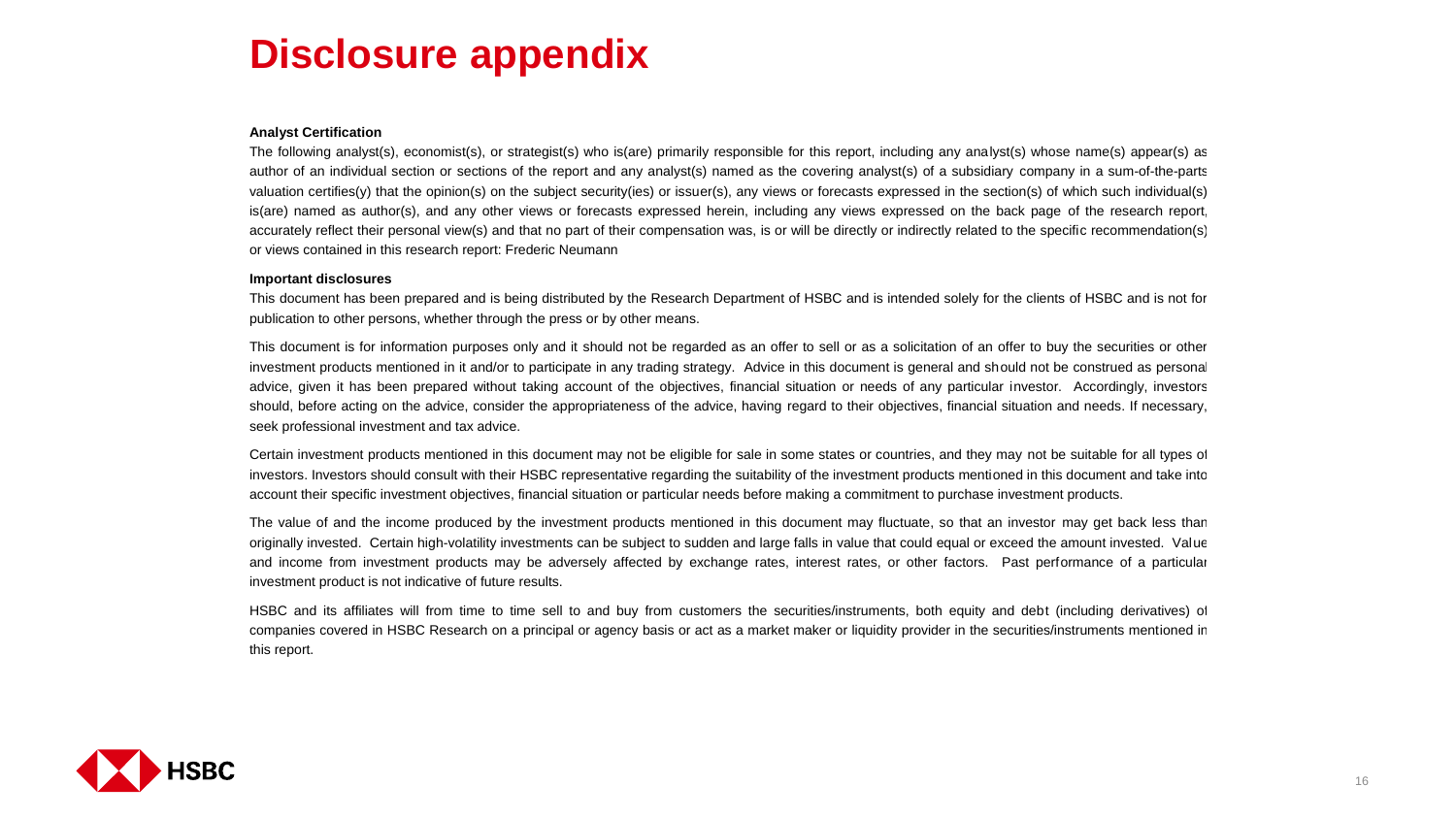Analysts, economists, and strategists are paid in part by reference to the profitability of HSBC which includes investment banking, sales & trading, and principal trading revenues.

Whether, or in what time frame, an update of this analysis will be published is not determined in advance.

For disclosures in respect of any company mentioned in this report, please see the most recently published report on that company available at www.hsbcnet.com/research. HSBC Private Banking clients should contact their Relationship Manager for queries regarding other research reports. In order to find out more about the proprietary models used to produce this report, please contact the authoring analyst.

#### **Additional disclosures**

- 1 This report is dated as at 07 September 2020.
- 2 All market data included in this report are dated as at close 04 September 2020, unless a different date and/or a specific time of day is indicated in the report.
- 3 HSBC has procedures in place to identify and manage any potential conflicts of interest that arise in connection with its Research business. HSBC's analysts and its other staff who are involved in the preparation and dissemination of Research operate and have a management reporting line independent of HSBC's Investment Banking business. Information Barrier procedures are in place between the Investment Banking, Principal Trading, and Research businesses to ensure that any confidential and/or price sensitive information is handled in an appropriate manner.
- 4 You are not permitted to use, for reference, any data in this document for the purpose of (i) determining the interest payable, or other sums due, under loan agreements or under other financial contracts or instruments, (ii) determining the price at which a financial instrument may be bought or sold or traded or redeemed, or the value of a financial instrument, and/or (iii) measuring the performance of a financial instrument or of an investment fund.